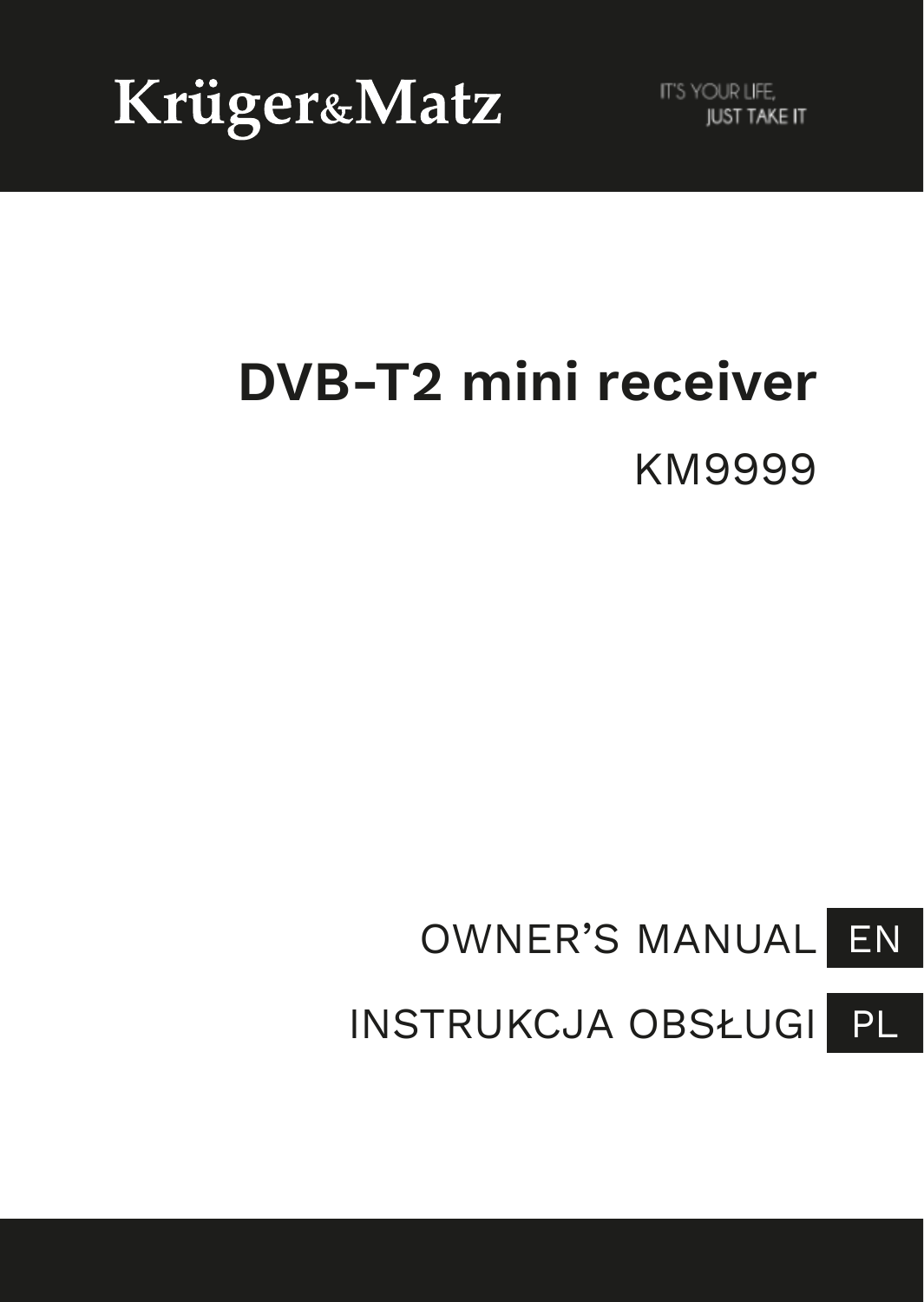### **SAFETY INSTRUCTIONS**

Read this instruction manual and keep it for future reference. Producer does not take responsibility for damages caused by inappropriate handling and use of the product.

- Before connecting the device to power supply socket, make sure the voltage indicated on the device corresponds to the voltage in the power supply socket.
- Place the device on flat, stable surface.
- Protect this device from humidity, water and other liquid. Avoid using/storing it in extreme temperatures. Do not expose it to direct sunlight and other sources of heat.
- Device for indoor use only.
- Disconnect from power outlet if the device is not going to be used for a long time.
- Protect power cord from sharp edges and other factors which could lead to their damage.
- When you disconnect the power cord of the device, grasp and pull the plug, not the cord/cable.
- Position the device in a properly ventilated place.
- Do not cover ventilation outlets of the device.
- Do not place heavy objects on the device.
- Do not use this device if it has been damaged or its operation is abnormal.
- Do not attempt to repair this device yourself. In case of damage, contact authorized service point for check-up or repair.
- $\frac{1}{2}$  they do not play with the appliance. Children should not  $\mathsf{EN}$ • This appliance may be used by children who are above 8 years old and by persons with reduced physical, sensory or mental capabilities, or lack of experience and knowledge, if they are supervised and guided by a person who is responsible for their safety in a cautious manner for all the safety precautions being understood and followed. Children should be supervised to ensure that perform cleaning and servicing of the device unsupervised.
	- Always disconnect the product from the power source before cleaning.
	- Clean this device with a soft, slightly damp cloth. Do not use any chemical agents to clean this device.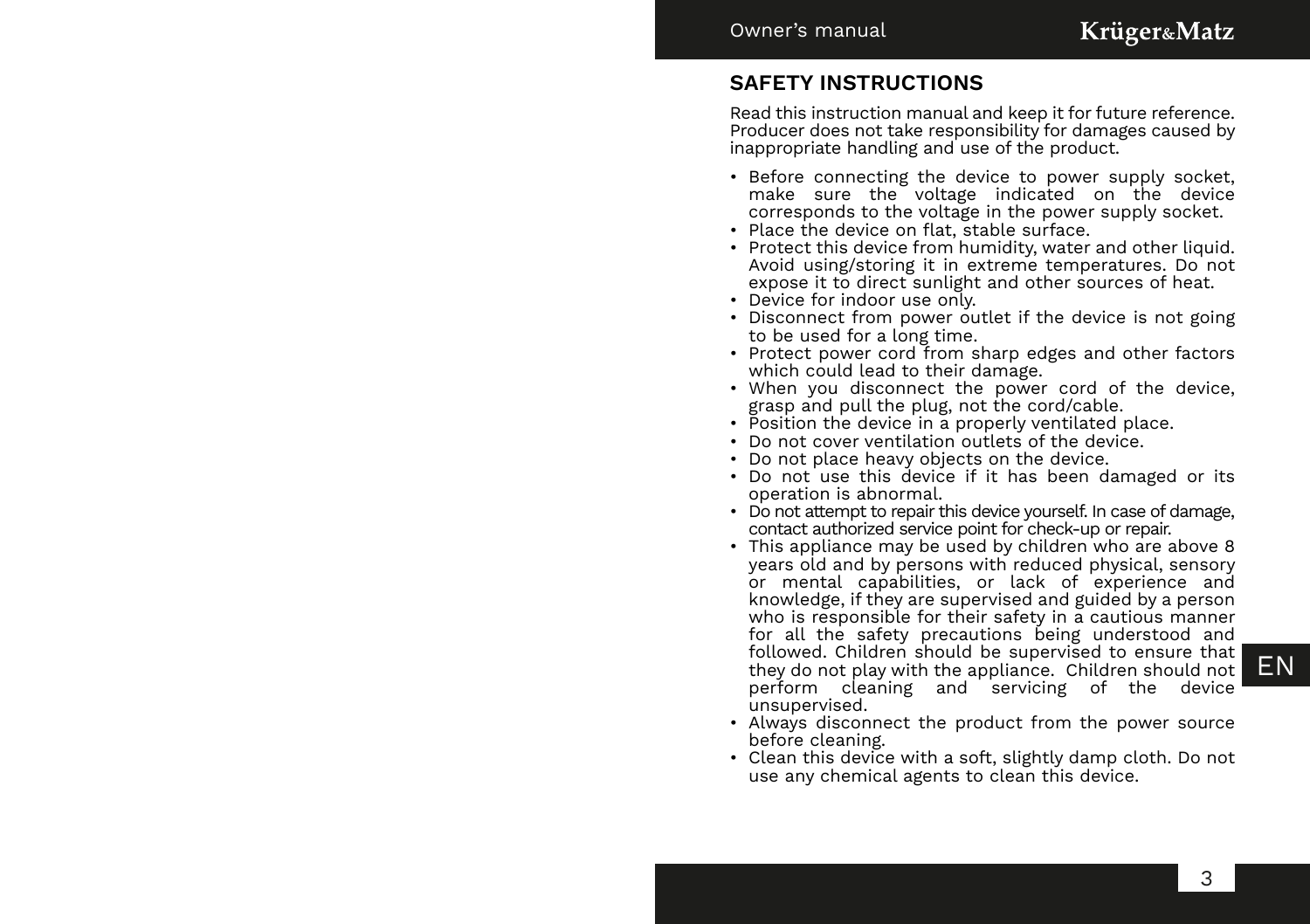### Krüger&Matz

### Owner's manual Owner's manual

## Krüger&Matz

### **PRODUCT DESCRIPTION**

- 1. microUSB socket
- 2. HDMI plug
- 3. Antenna socket
- 4. IR receiver socket



### **REMOTE CONTROL**

- 1. Play/pause button
- 2. Stop playing/recording
- 3. Fast forward/backward
- 4. Record program
- 5. Change subtitles
- 6. Mute sound
- 7. Language change
- 8. Functional buttons
- 9. Menu button
- 10. Exit menu button
- 11. Next/previous channel
- 12. Volume control
- 13. OK button
- 14. Information about program/channel
- 15. Return to previous channel
- 16. Volume control
- 17. EPG
- 18. Teletext
- 19. Next/previous page
- 20. Numeric buttons
- 21. TV/radio switch button
- 22. Favorite channels list button

#### Programmable buttons

A. TV ON/OFF B. AV/TV button C.Increase TV volume D.Decrease TV volume E. SET button

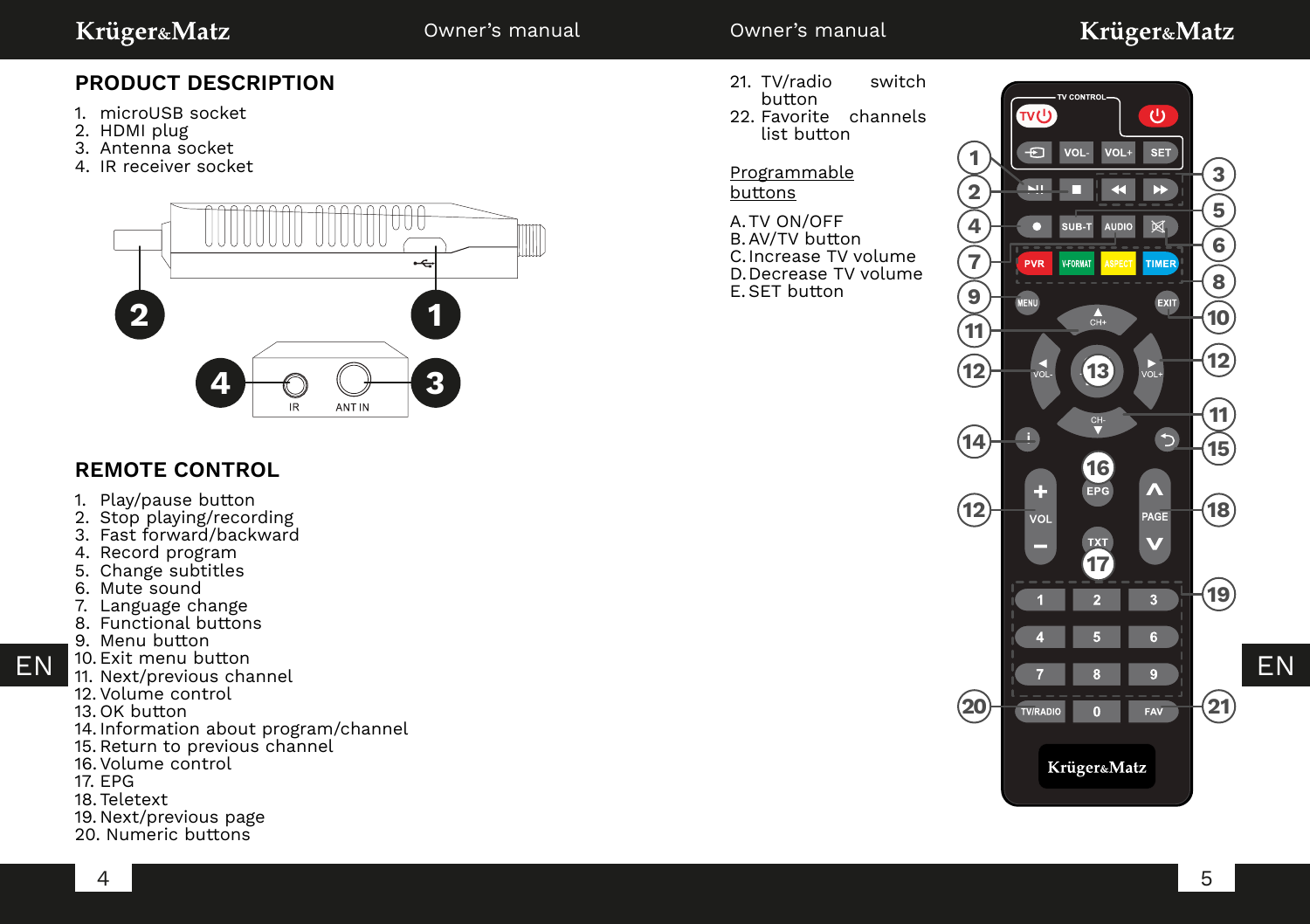#### Programming TV control buttons

- 1. Place the tuner remote and the TV remote towards each other, within approx. 4 cm distance.
- 2. Press and hold the SET button, until the red LED glows stronger.
- 3. On the tuner remote, press one of the programmable buttons (in the TV CONTROL frame).
- 4. Press the corresponding button on the TV remote a couple of times.
- 5. Press the SET button, to exit the pairing mode (red diode will go off).
- 6. The function is assigned to the button. If the button does not work, try repeating steps above.

### **CONNECTING**

- 1. Connect the receiver directly to an HDMI socket in a TV, or use included HDMI extender.
- 2. Connect the IR receiver to the 2,5 mm socket. The IR receiver has to be place in front of a TV, or in a place, where it will be visible to the remote control.
- 3. Connect an antenna using provided adapter.
- 4. Connect provided microUSB cable to the microUSB socket of the receiver. Plug the other end of the cable to a USB socket of the TV, or use power supply (5 V / 1 A required).

Attention: you can use any microUSB cable to power the receiver, however it is recommended to use provided cable, since it is equipped with the USB port for external hard drives.

### **BATTERY INSTALLATION**

- 1. Remove the battery compartment cover.
- 2. Place two AA batteries, according to polarity.
- 3. Close the battery cover compartment.

### Caution:

- Do not mix old and new batteries.
- If the remote is not going to be used in a long time, store it without batteries inside.
- Protect the remote from direct sunlight and other heat sources.

### **OPERATION**

- 1. To open up the main menu, press the menu button.
- 2. To navigate the menu and adjust the settings, use the volume change and channel switch buttons.
- 3. To go back to previous menu, press the menu button. To exit the menu, press the EXIT button.

### **QUICK INSTALLATION**

If the device is turned on for the first time (or the factory reset has been performed), the setup screen will be shown on the screen.

- OSD language: select the interface language.
- Country: select the country.
- Antenna power: if enabled, the receiver will deliver power to antenna output.
- Filter scrambled channels: if enabled, the receiver will scan for free (FTA) channels only.
- LCN: Logical Channel Number; if enabled, the receiver will assign channel numbers according to their logical order.
- After setting the options, press the Search button to begin searching. The search will begin.

### **MAIN MENU**

### **Program**

### Program edit

Attention: to enter this menu, input the password (default is 000000). This menu allows for blocking, skipping, changing channel order and adding channels to favorite lists. To preview selected channel, press the OK button.

- EN 2. Place two AA batteries, according to polarity.<br>
EN 2. Place two AA batteries, according to polarity.<br>
 Press the red button to move highlighted channel. EN Select channel position with directional buttons. Press the red button to disable move mode. Press the EXIT button to save.
	- Press the green button to skip highlighted channel. Press the EXIT button to save. Skipped channel will not be shown while switching channels with the next/ previous channel buttons, however it is still possible to access the channel by inputting its number with the numeric keypad.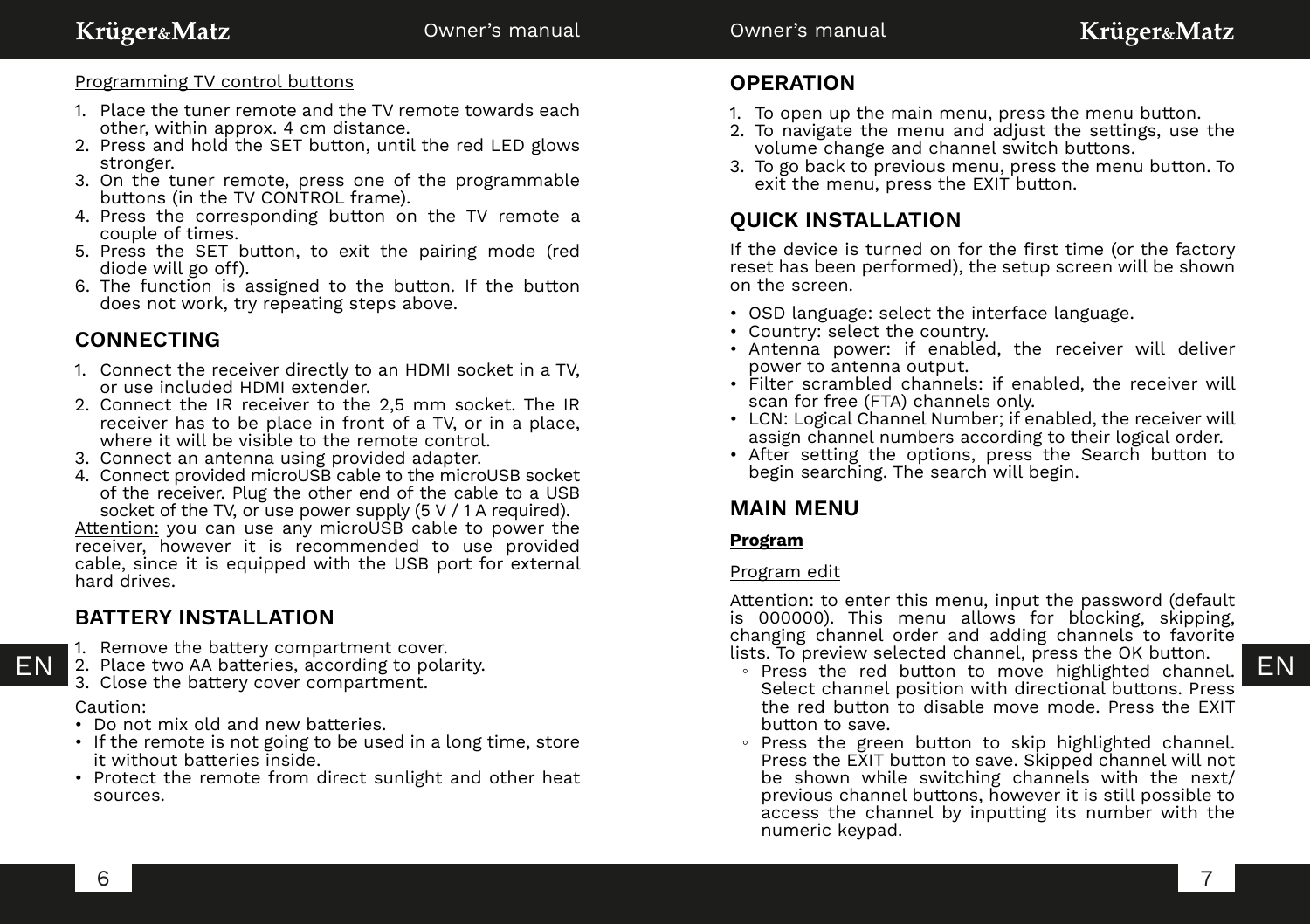- Press the yellow button to lock highlighted channel. Press the EXIT button to save. After locking a channel, accessing it will be locked with a password (default is 000000).
- Press the blue button to delete highlighted channel. Press the OK button to confirm. Press the EXIT button to cancel. Caution: deleting channel is irreversible. To recover it, perform the channel scan.
- Press the favorite button to add highlighted channel to a favorite list. Select the list (or select Disable to reset the list assignment), press the OK button, then press the EXIT button to save. While watching a program, press the favorite button to view saved favorite lists.
- EPG: function is also available by pressing the EPG button. Allows for browsing through TV programs.
- Sort: select channel sorting method.
- CN: Logical Channel Number; sorts the channels by their numbers.
- Hotel mode: after enabling it, all of the settings will be locked with a password.

#### **Picture**

- Aspect ratio, Resolution, TV format: display settings.
- OSD transparency: change the menu transparency.

#### **Channel search**

- Auto search: searching for channels with default settings.
- Manual search: adjust the settings before searching.
- Antenna power: if enabled, the receiver will deliver power to antenna output.
- Filtered scrambled channels: search for free (FTA) channels only.

### **Time**

In this menu you can adjust the time zone and automatic shutdown (idle time, after the receiver will turn off).

### **Option**

Settings for language, subtitles and sound.

#### **System**

- Parental control: before enabling it, input the password (default is  $0000000$ ). Set the age from  $4$  to 18.
- Set password: change the parental control and lock password.
- Restore factory settings: reset all data and set it to factory settings.
- Information: show information about the system software.
- Software update: update the software from USB.

#### **USB**

- Multimedia: playing movies, pictures and music from a USB disk.
- Photo/movie setting: change the settings for playing movies and pictures from a USB disk.
- PVR settings: select and format connected USB disk to use with PVR function.

#### Caution:

- USB 2.0 disks are recommended. USB drives with low parameters may not be compatible with the device.
- Large capacity USB drives may require external power supply.

### **Recording**

- 1. Make sure the flash drive is connected to the USB port of the device, and is selected as recording device.
- 2. While watching a program, press the record button to start recording. Press the stop button, to stop recording.
- EN channels only. EN EN program. 3. Recordings can be viewed in menu USB → Multimedia → PVR, or pressing the blue button while watching a program.
	- 4. To set the recording timer, use the EPG function, and press the INFO button to access recording timer function.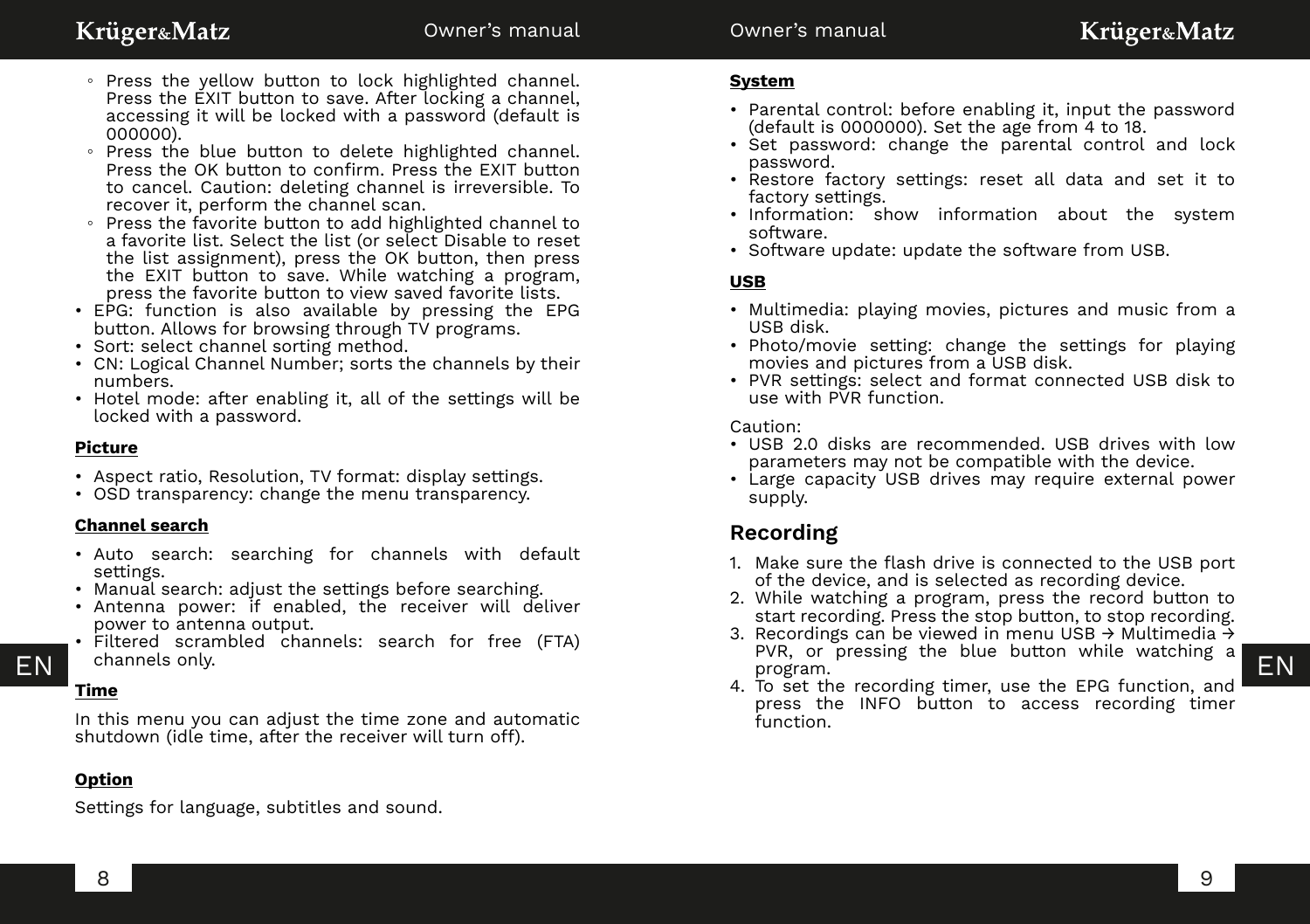### **SPECIFICATION**

#### MAIN FEATURES

Compact size Fully compliant with DVB-T2/DVB-T Automatic/manual scan Software update, media playback and PVR by USB 2.0 port 7 days EPG PVR schedule recording LCN (Logical Channel Number) Parental control Timer Teletext Favorite channel list

#### **SVSTEM**

Chipset: 7T10E Internal memory: 4 Mb RAM: 512 Mb DDR3 Input impedance: 75 Ohm Video resolution: 1920 x 1080 px Video format: Auto, 16:9, 4:3 LB, 4:3 PS Video decoding: MPEG-2, MPEG-4, H.264, H.265 Supported formats: H.264, HEVC, MP3, MP4, MKV, JPEG, AVI Audio decoding: MPEG-1 Layer I/II, MPEG-2 layer I/II File system: FAT32, NTFS

#### TV TUNER

Input frequency range: (VHF) 177,5~226,5 MHz; (UHF) 474~866 MHz Band: 7 MHz, 8 MHz

#### INPUT/OUTPUT

#### HDMI

microUSB (for power supply) 2,5 mm jack (for IR receiver) USB (on power supply cable) IEC 169-2 (antenna)

#### POWER SUPPLY



Input voltage: 5 V Remote control: 2x AAA battery Power consumption: Max. 7,5 W

#### PHYSICAL PARAMETERS

Dimensions: 79 x 28 x 13 mm Power cord length: 40 cm Weight: 20 g

#### IN SET

HDMI extender, antenna adapter, power supply cable, remote control, user manual



#### **English Correct Disposal of This Product (Waste Electrical & Electronic Equipment)**

 $EN$  Power consumption: Max. 7,5 W<br>For consumption: Max. 7,5 W<br>Feuse of material resources. Household users should contact either (Applicable in the European Union and other European countries with separate collection systems) This marking shown on the product or its literature, indicates that it should not be disposed with other household wastes at the end of its working life. To prevent possible harm to the environment or human health from uncontrolled waste disposal, please separate this from other types reuse of material resources. Household users should contact either the retailer where they purchased this product, or their local government office, for details of where and how they can take this item for environmentally safe recycling. Business users should contact their supplier and check the terms and conditions of the purchase contract. This product should not be mixed with other commercial wastes for disposal.

> Made in China for Lechpol Electronics Leszek Sp.k., ul. Garwolińska 1, 08-400 Miętne.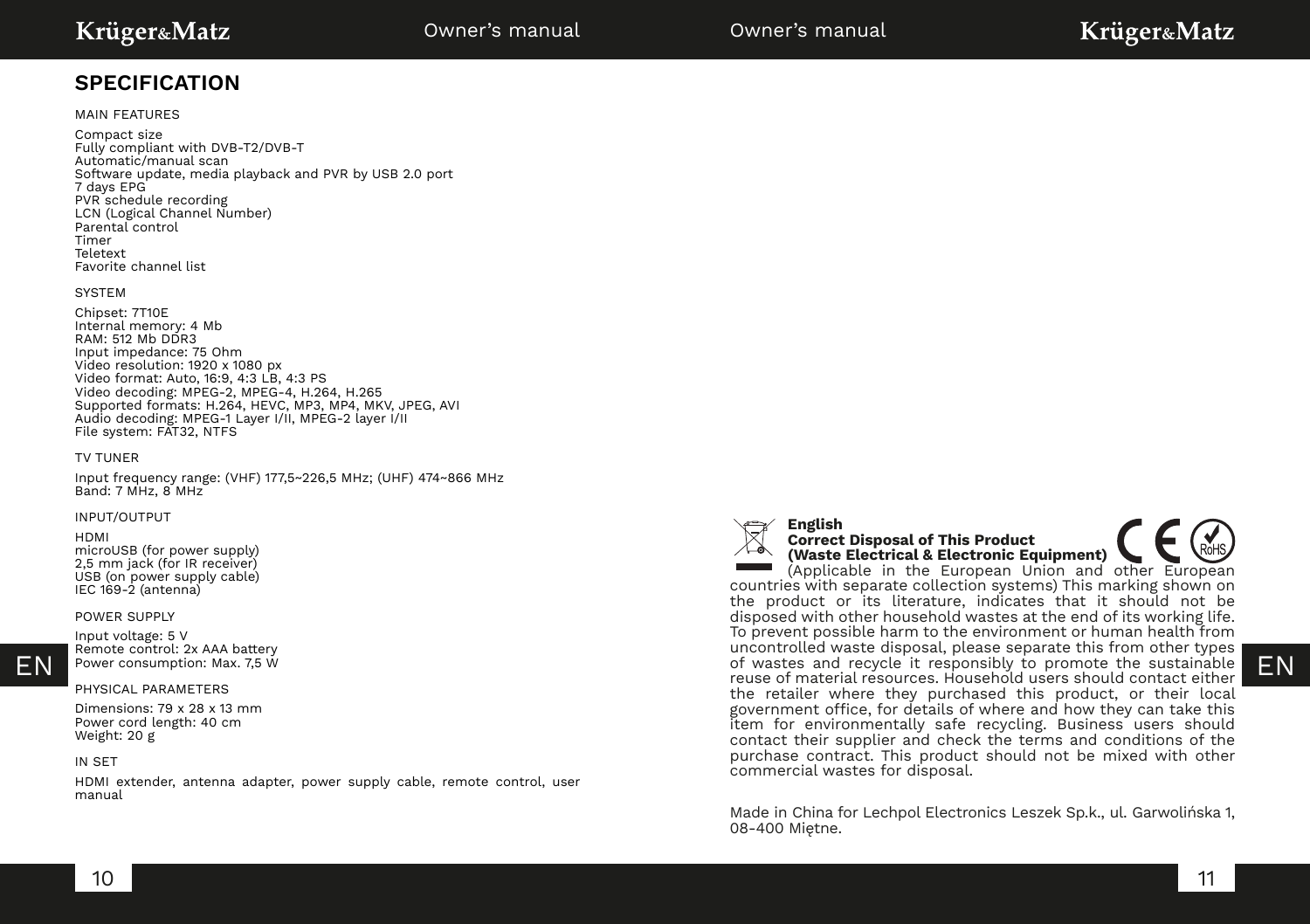### **KWESTIE BEZPIECZEŃSTWA**

Przed użyciem należy dokładnie zapoznać się z treścią instrukcji obsługi oraz zachować ją w celu późniejszego wykorzystania. Producent nie ponosi odpowiedzialności za nieprawidłowe użycie produktu.

- Przed podłączeniem urządzenia, należy sprawdzić zgodność napięcia prądu gniazda sieciowego i urządzenia.
- Urządzenie należy umieścić na płaskiej, suchej i stabilnej powierzchni.
- Urządzenie należy chronić przed wilgocią, wodą oraz innymi płynami. Nie należy używać ani przechowywać urządzenia w zbyt wysokich temperaturach. Urządzenie należy chronić przed bezpośrednim nasłonecznieniem oraz źródłami ciepła.
- Urządzenie wyłącznie do użytku wewnątrz pomieszczeń.
- Jeśli urządzenie nie jest używane przez dłuższy czas, należy odłączyć je od źródła zasilania.
- Należy chronić kabel zasilający przed ostrymi krawędziami i innymi czynnikami, które mogłyby doprowadzić do jego uszkodzenia.
- Odłączając urządzenie od źródła zasilania, należy chwycić i pociągnąć za wtyczkę, nigdy za kabel/sznur.
- Urządzenie należy umieścić w miejscu z prawidłową cyrkulacją powietrza.
- Nie należy zakrywać otworów wentylacyjnych urządzenia.
- Nie należy umieszczać na urządzeniu ciężkich przedmiotów.
- Nie należy używać urządzenia, jeśli zostało uszkodzone lub nie działa poprawnie.
- Zabrania się własnoręcznej naprawy sprzętu. W wypadku uszkodzenia, należy skontaktować się z autoryzowanym punktem serwisowym w celu sprawdzenia/naprawy.
- PL zaznajomione ze sprzętem, jeżeli zapewniony zostanie a przez przez przez kolorowe przyciski funkcyjne przez przez PL • Niniejszy sprzęt może być użytkowany przez dzieci w wieku co najmniej 8 lat i przez osoby o obniżonych możliwościach fizycznych, czuciowych lub umysłowych, a także te, które nie posiadają doświadczenia i nie są nadzór lub instruktaż odnośnie użytkowania sprzętu w bezpieczny sposób, tak aby związane z tym zagrożenia były zrozumiałe. Należy poinstruować dzieci, aby nie traktowały urządzenia jako zabawki. Dzieci nie powinny wykonywać czyszczenia i konserwacji sprzętu bez nadzoru.
- Należy ZAWSZE odłączyć urządzenie od źródła zasilania przed czyszczeniem.
- Urządzenie należy czyścić jedynie za pomocą miękkiej, lekko wilgotnej ściereczki. Nie należy używać środków chemicznych lub detergentów do czyszczenia tego urządzenia.

### **OPIS PRODUKTU**

- 1. Gniazdo microUSB
- 2. Wtyk HDMI
- 3. Gniazdo antenowe
- 4. Gniazdo odbiornika IR



### **PILOT ZDALNEGO STEROWANIA**

- 1. Odtwarzanie/pauza
- 2. Zatrzymywanie odtwarzania
- 3. Przewijanie do przodu/do tyłu
- 4. Nagrywanie programu
- 5. Zmiana wyświetlanych napisów
- 6. Wyciszanie dźwięku
- 7. Zmiana języka
- 8. Kolorowe przyciski funkcyjne
- 9. Przycisk menu
- 10. Przycisk wyjścia z menu
- 11. Następny/poprzedni kanał
- 12. Regulacja głośności
- 13. Przycisk OK
- 14. Informacje o kanale/programie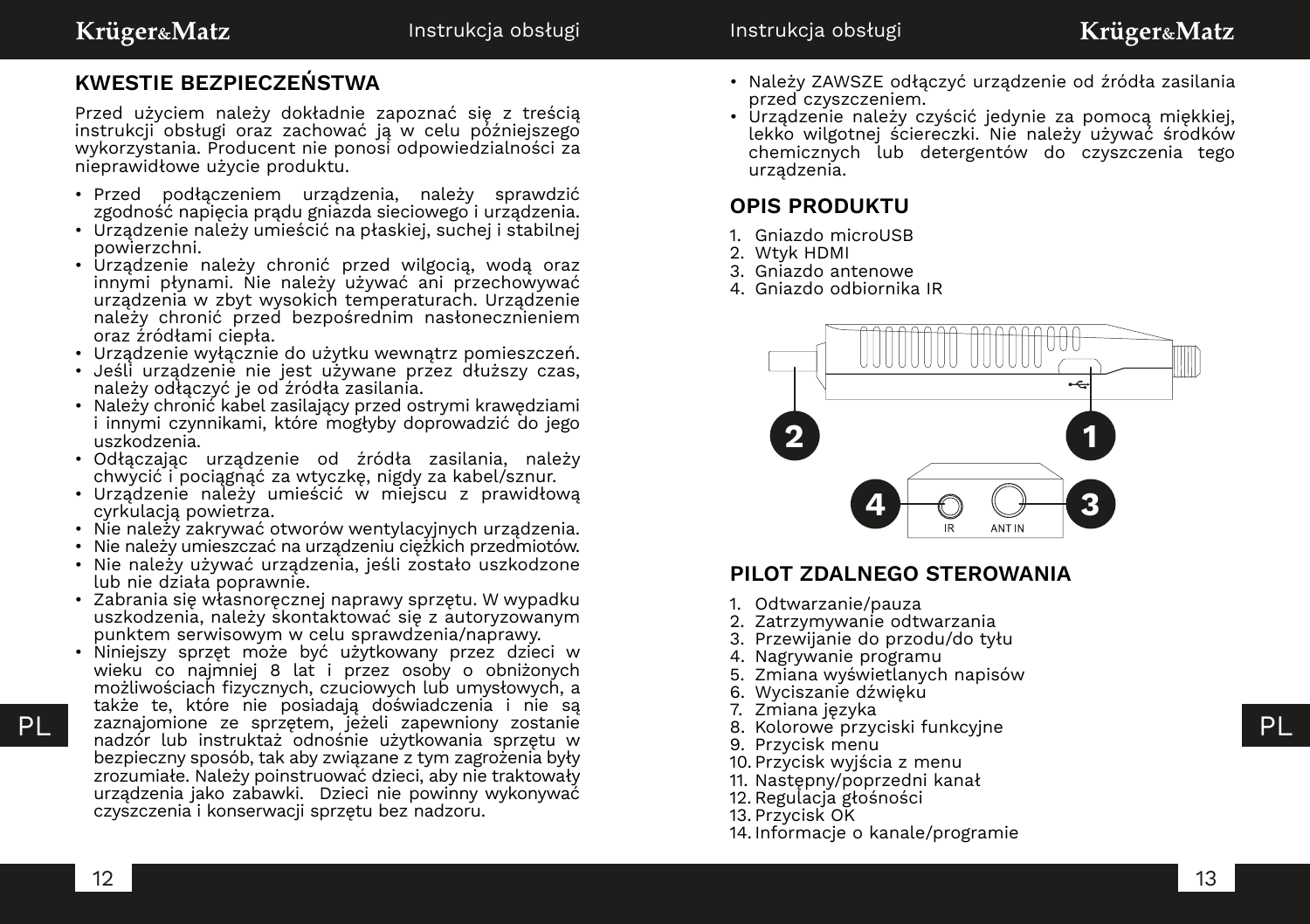### Krüger&Matz

- 15. Powrót do poprzedniego kanału
- 16. Przewodnik po programach
- 17. Telegazeta
- 18. Następna/poprzednia strona
- 19. Przyciski numeryczne 20. Przełączanie między
- telewizją a radiem<br>21. Lista ulubiony ulubionych kanałów

#### Przyciski

#### programowalne

- A.Włączanie/wyłączanie telewizora
- B. Przycisk AV/TV C.Zwiększenie głośności telewizora
- D.Z m n i e j s z e n i e głośności telewizora
- E. Przycisk SET



### PROGRAMOWANIE PRZYCISKÓW DO KONTROLI TELEWIZORA

- 1. Umieścić pilot tunera i pilot do telewizora diodami do siebie, w odległości około 4 cm.
- 2. Nacisnąć i przytrzymać przycisk SET, aż czerwona dioda zacznie świecić mocniej.
- 3. Na pilocie tunera nacisnąć jeden z programowalnych przycisków (znajdujące się w ramce TV CONTROL).
- 4. Nacisnąć kilka razy przycisk odpowiadający na pilocie telewizora.
- 5. Nacisnąć przycisk SET, aby opuścić tryb parowania (czerwona dioda zgaśnie).
- 6. Przyciskowi została nadana funkcja. Jeżeli przycisk nie działa, należy powtórzyć powyższe kroki.

### **PODŁĄCZANIE**

- 1. Tuner należy podłączyć do gniazda HDMI telewizora bezpośrednio, lub wykorzystując dołączony przedłużacz HDMI.
- 2. Podłączyć odbiornik IR do gniazda 2,5 mm. Sam odbiornik należy umieścić przed telewizorem, lub w miejscu, gdzie będzie on widoczny dla pilota.
- 3. Podłączyć antenę przy pomocy dołączonego adaptera.
- 4. Podłączyć dołączony kabel microUSB do gniazda zasilania tunera. Drugi koniec kabla podłączyć do gniazda USB telewizora lub zasilacza sieciowego (wymagany zasilacz o następujących parametrach:  $5 \overline{V}$  / 1 A).

Uwaga: do zasilania można zastosować dowolny kabel microUSB, jednak zalecane jest używanie kabla dołączonego do zestawu, ponieważ znajduje się na nim gniazdo USB do podłączenia dysku zewnętrznego.

### **INSTALACJA BATERII**

- 1. Należy otworzyć pokrywę gniazda baterii.
- 2. Umieścić dwie baterie AAA, zgodnie z zaznaczoną polaryzacją.
- 

Uwaga:

- Nie należy umieszczać w pilocie różnych typów baterii jednocześnie.
- Jeżeli pilot nie będzie używany przez dłuższy czas, należy przechowywać go bez baterii w środku.
- Pilot należy chronić przed bezpośrednim nasłonecznieniem oraz źródłami ciepła.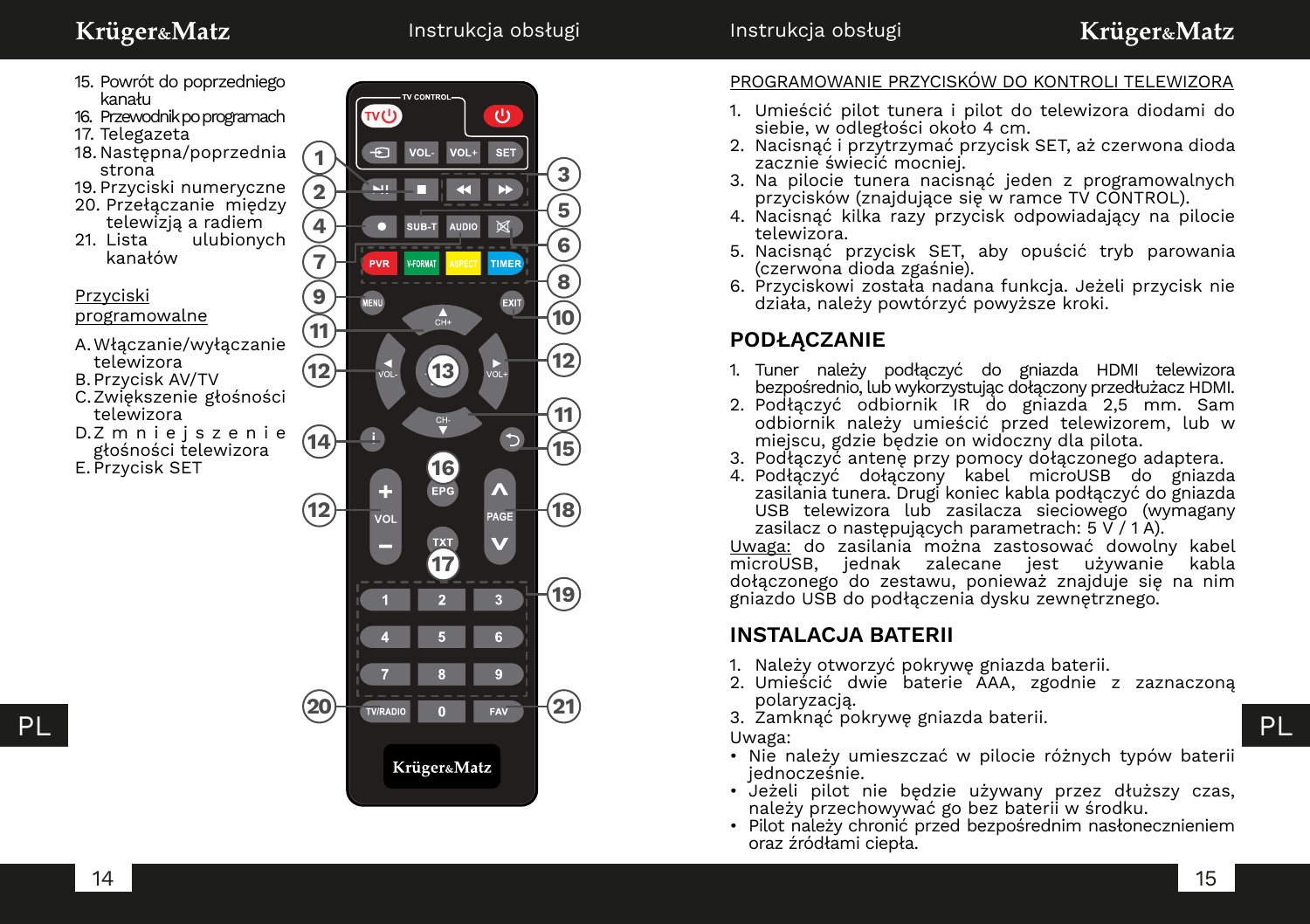### **OBSŁUGA**

- 1. Aby otworzyć menu główne należy nacisnąć przycisk menu.
- 2. Aby przemieszczać się po menu i dostosowywać ustawienia, należy użyć przycisków regulacji głośności i zmiany kanałów.
- 3. Aby powrócić do poprzedniego menu, należy nacisnąć przycisk menu. Aby wyjść z menu ustawień, należy nacisnąć przycisk EXIT.

### **SZYBKA INSTALACJA**

Jeżeli urządzenie jest włączone po raz pierwszy lub został wykonany reset do ustawień fabrycznych, na telewizorze pojawi się ekran powitalny.

- Język OSD: wybór języka interfejsu
- Kraj: wybór kraju
- Zasilanie anteny: należy wybrać, czy antena ma być zasilana z gniazda tunera.
- Typ skanowania: należy wybrać czy tuner ma skanować tylko kanały darmowe (FTA)
- LCN: należy wybrać, czy tuner ma nadawać kanałom numery według ich logicznego ustawienia

Po wybraniu ustawień należy wybrać opcję Wyszukiwanie kanałów. Rozpocznie się wyszukiwanie kanałów.

### **MENU GŁÓWNE**

### **Program**

#### Edycja kanału

Uwaga: Aby wejść do menu edycji kanału należy wprowadzić hasło (domyślnie 000 000).Menu pozwala na blokowanie, pomijanie i zmianę kolejności kanałów, oraz dodawanie kanałów na listę ulubionych. Aby podejrzeć wybrany kanał na liście, należy nacisnąć przycisk OK.

- Nacisnąć czerwony przycisk, aby przenieść wybrany kanał. Wybrać pozycję kanałów przy pomocy przycisków kierunkowych. Nacisnąć czerwony przycisk, aby wyłączyć tryb przesuwania. Nacisnąć przycisk EXIT, aby zapisać.
- Nacisnąć zielony przycisk, aby zaznaczony kanał był pomijany podczas przełączania kanałów. Nacisnąć

przycisk EXIT, aby zapisać. Pomijany kanał nie będzie wybierany podczas przełączania kanałów przyciskami następnego/poprzedniego kanału, jednak można do niego przejść przy pomocy przycisków numerycznych.

- Nacisnąć żółty przycisk, aby zablokować wybrany kanał. Nacisnąć przycisk EXIT, aby zapisać. Po wybraniu zablokowanego kanału będzie wymagane hasło (domyślne 000000).
- Nacisnąć niebieski przycisk, aby usunąć wybrany kanał. Nacisnąć przycisk OK, aby potwierdzić usuwanie. Nacisnąć przycisk EXIT, aby anulować. Uwaga: usuwanie kanałów jest nieodwracalne, aby odzyskać usunięty kanał należy ponownie wykonać skanowanie kanałów.
- Nacisnąć przycisk ulubionych, aby dodać wybrany kanał do listy ulubionych. Wybrać listę ulubionych (wybrać opcję Wyłączone, aby zresetować przypisanie do listy), nacisnąć przycisk OK, następnie przycisk EXIT, aby zapisać. Podczas oglądania, nacisnąć przycisk ulubionych kanałów, aby wyświetlić zapisane listy ulubionych kanałów.
- EPG: funkcja dostępna z pilota za pomocą przycisku EPG. Umożliwia przeglądanie nadawanych programów telewizyjnych.
- Sortuj: wybór metody sortowania kanałów.
- LCN: Logical Channel Number; ustawianie kanałów po ich numerze.
- Tryb hotelowy: po włączeniu trybu hotelowego wszystkie zmiany opcji zostaną zabezpieczone hasłem.

### **Obraz**

- Proporcje, Rozdzielczość, Format obrazu: ustawienia wyświetlanego obrazu.
- Przezroczystość OSD: zmiana przezroczystości menu.

### **Wyszukiwanie kanałów**

- Automatyczne wyszukiwanie: wyszukiwanie kanałów z domyślnymi ustawieniami.
- PL wybrany kanał na liście, należy nacisnąć przycisk OK.<br>PL wybrany kanał na liście, należy nacisnąć przycisk OK. Wyszukiwanie ręczne: dostosowywanie ustawień przed PL rozpoczęciem wyszukiwania.
	- Zasilanie anteny: należy wybrać, czy antena ma być zasilana z gniazda tunera.
	- Filtruj zakodowane kanały: wyszukiwanie tylko darmowych kanałów (FTA).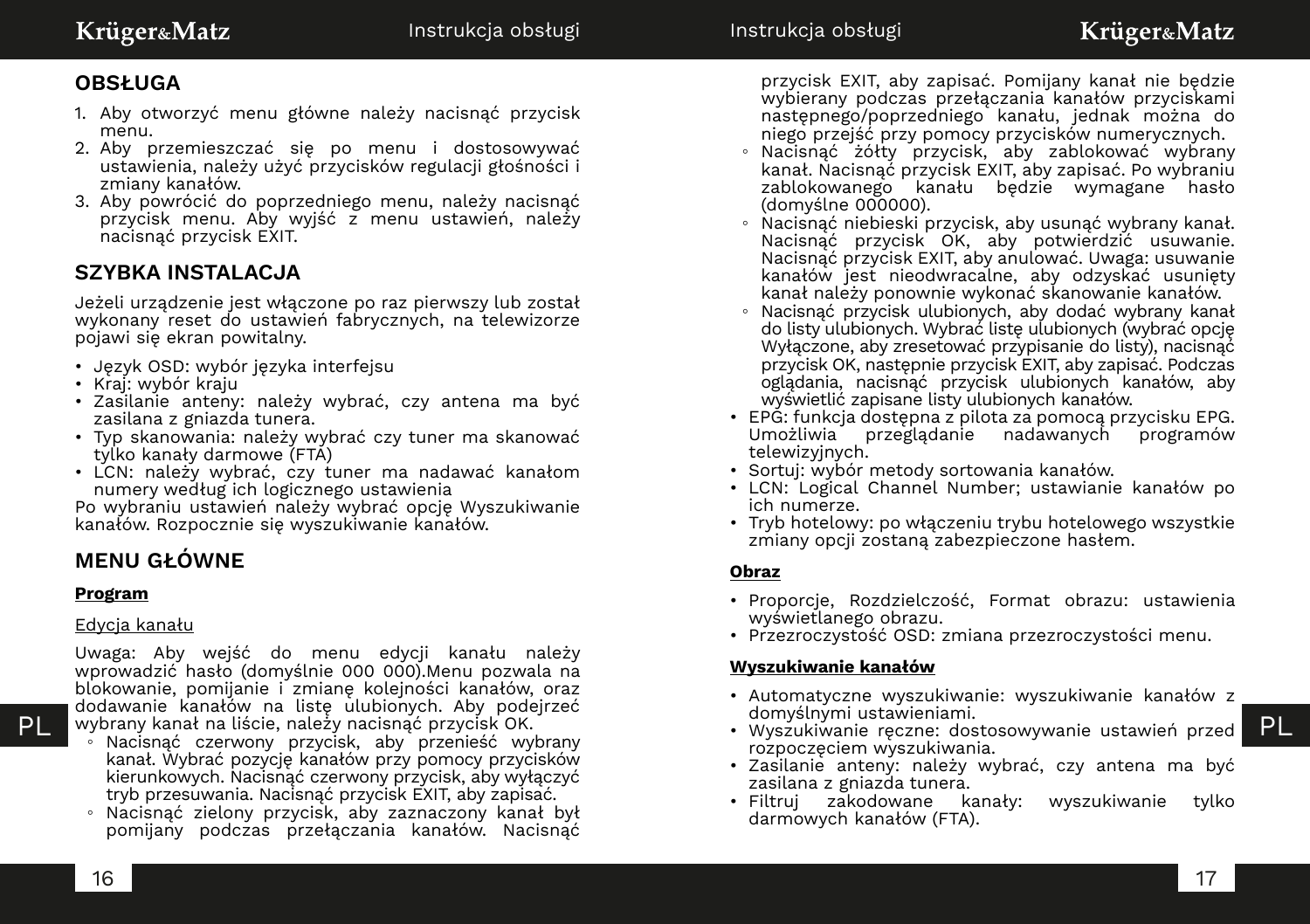#### **Czas**

Menu pozwala na ustawianie strefy czasowej i automatycznego wyłączania (czas bezczynności, po którym tuner wyłączy się).

### **Opcje**

Ustawienia języka menu, napisów i dźwięku.

#### **System**

- Kontrola rodzicielska: aby ją włączyć, należy przejść do menu Kontrola rodzicielska i podać hasło (domyślnie 000000). Ustawić wiek od 4 do 18.
- Ustaw hasło: zmiana hasła kontroli rodzicielskiej i blokady.
- Przywróć ustawienia fabryczne: kasowanie wszystkich ustawień i przywracanie ich do wartości fabrycznych.
- Informacje o systemie: wyświetla informacje o aktualnym oprogramowaniu.
- Aktualizacja oprogramowania: aktualizacja oprogramowania z dysku USB.

#### **USB**

- Multimedia: odtwarzanie zdjęć, filmów i muzyki znajdującej się na podłączonym dysku USB.
- Ustawienia zdjęć/filmu: zmiana ustawień odtwarzania zdjęć i filmów z dysku USB.
- Ustawienia PVR: wybór i formatowanie podłączonego dysku do obsługi funkcji PVR.

#### Uwaga:

- Zalecane jest używanie dysków USB w standardzie 2.0. Dyski USB o niższych standardach mogą nie być kompatybilne z tym urządzeniem.
- Zewnętrzne dyski USB o dużej pojemności mogą wymagać dodatkowego źródła zasilania.

### **Nagrywanie**

- 1. Należy upewnić się, że dysk USB jest podłączony do tunera, oraz że jest wybrany jako urządzenie nagrywające.
- 2. Podczas oglądania programu, należy nacisnąć przycisk nagrywania. Aby zakończyć nagrywanie należy nacisnąć

przycisk zatrzymywania odtwarzania.

- 3. Nagrania można obejrzeć w menu USB → Multimedia → PVR, lub podczas oglądania programu nacisnąć niebieski przycisk.
- 4. Aby zaplanować nagrywanie programu należy użyć funkcji EPG, następnie nacisnąć przycisk INFO, aby przejść do listy zaplanowanych nagrań.

### **SPECYFIKACJA**

#### GŁÓWNE FUNKCJE

Kompaktowy rozmiar W pełni kompatybilny z DVB-T2/DVB-T Automatyczne/ręczne wyszukiwanie kanałów Odtwarzanie multimediów oraz PVR przez port USB 7-dniowy przewodnik po programach (EPG) Programowanie nagrywania (PVR) LCN (Logiczny Numer Kanału) Kontrola rodzicielska Timer Telegazeta Lista ulubionych kanałów

#### SYSTEM

Chipset: 7T10E Pamięć wewnętrzna: 4 Mb Pamięć RAM: 512 Mb DDR3 Impedancja wejściowa: 75 Ohm Rozdzielczość wideo: 1920 x 1080 px Format wideo: Auto, 16:9, 4:3 LB, 4:3 PS Dekoder wideo: MPEG-2, MPEG-4, H.264, H.265 Obsługiwane formaty: H.264, HEVC, MP3, MP4, MKV, JPEG, AVI Dekoder audio: MPEG-1 Layer I/II, MPEG-2 layer I/II Formatowanie dysku: FAT32, NTFS

#### TUNER TV

Zakres częstotliwości: (VHF) 177,5~226,5 MHz; (UHF) 474~866 MHz Pasmo: 7 MHz, 8 MHz

#### WEJŚCIA/WYJŚCIA

**PL** Nagrywanie PL HDMI microUSB (zasilanie) Gniazdo 2,5 mm (do odbiornika IR) USB (na kablu zasilającym) Wejście IEC 169-2 (antenowe)

#### ZASILANIE

Napięcie wejściowe: 5 V Pilot: 2x bateria AAA Pobór mocy: Maks. 7,5 W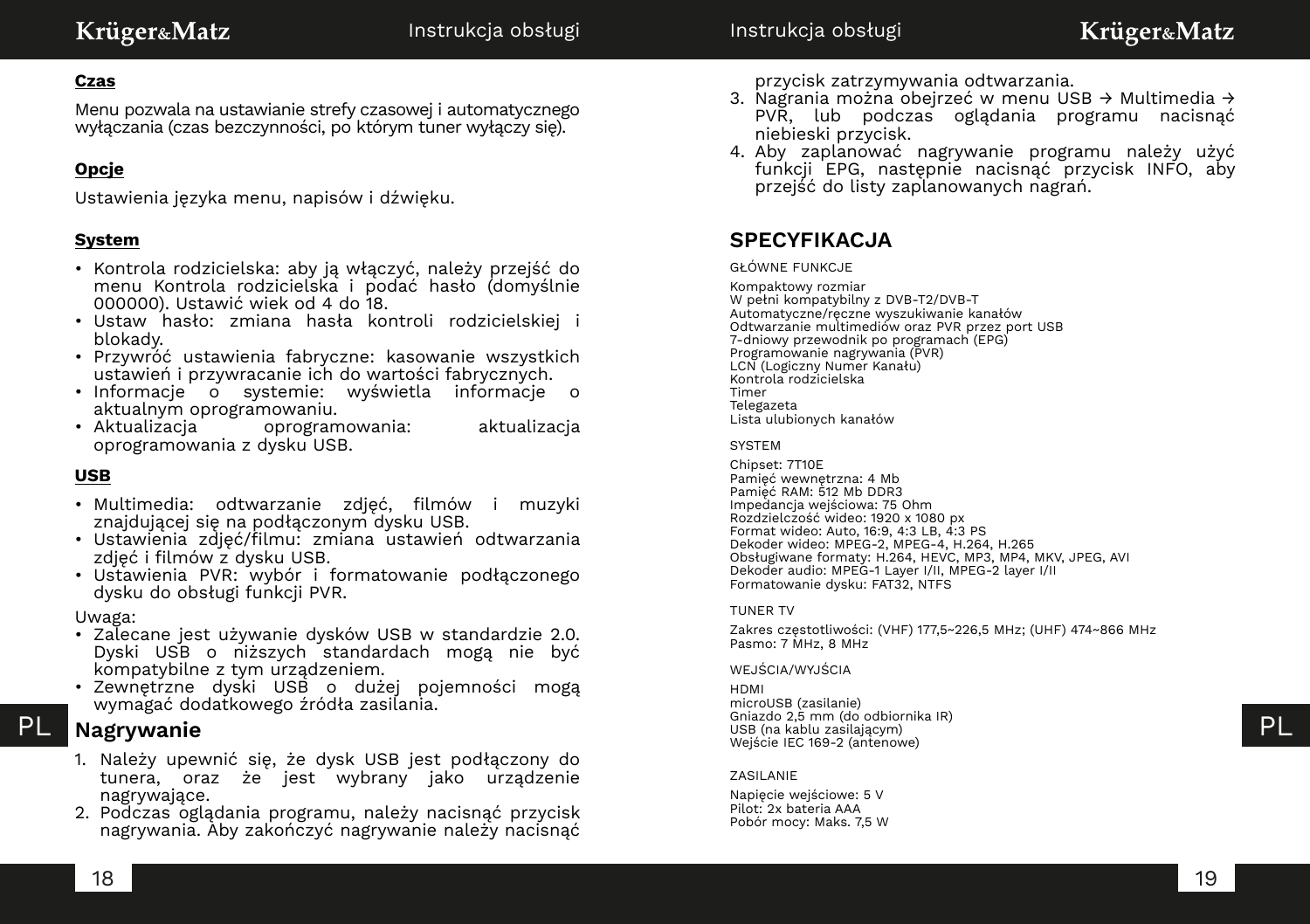#### PARAMETRY FIZYCZNE

Wymiary: 79 x 28 x 13 mm Długość przewodu zasilającego: 40 cm Waga: 20 g

ZAWARTOŚĆ ZESTAWU

Przedłużacz HDMI, adapter antenowy, kabel zasilający, pilot zdalnego sterowania, instrukcja obsługi



#### **Polska Prawidłowe usuwanie produktu (zużyty sprzęt elektryczny i elektroniczny)**

PL usuwac razem z innymi odpadami komunalnymi. Iaki sprzęt<br>PL podlega selektywnej zbiórce i recyklingowi. Zawarte w nim Oznaczenie przekreślonego kosza umieszczone na produkcie lub w odnoszących się do niego tekstach wskazuje, że po upływie okresu użytkowania nie należy usuwać go z innymi odpadami pochodzącymi z gospodarstw domowych. Aby uniknąć szkodliwego wpływu na środowisko naturalne i zdrowie ludzi wskutek niekontrolowanego usuwania odpadów, prosimy o oddzielenie produktu od innego typu odpadów oraz odpowiedzialny recykling w celu promowania ponownego użycia zasobów materialnych, jako stałej praktyki. W celu uzyskania informacji na temat miejsca i sposobu bezpiecznego dla środowiska recyklingu tego produktu użytkownicy w gospodarstwach domowych powinni skontaktować się z punktem sprzedaży detalicznej, w którym dokonali zakupu produktu, lub z organem władz lokalnych. Użytkownicy w firmach powinni skontaktować się ze swoim dostawcą i sprawdzić warunki umowy zakupu. Produktu nie należy usuwać razem z innymi odpadami komunalnymi. Taki sprzęt szkodliwe substancje mogą powodować zanieczyszczenie środowiska i stanowić zagrożenie dla życia i zdrowia ludzi.